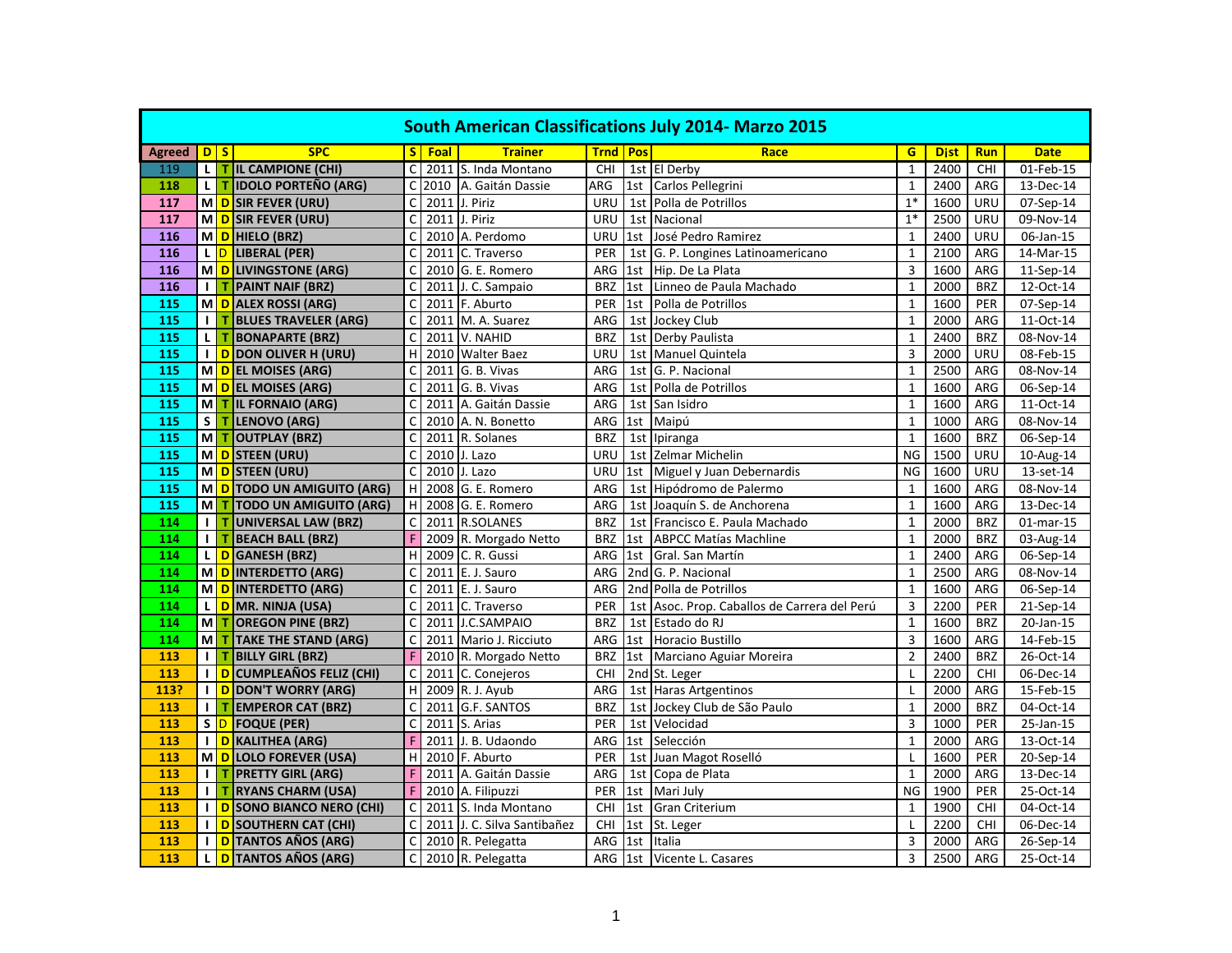| 113               | S            |             | T TODO TANGO KEY (ARG)         |                         |      | C 2010 Jorge Dulom       |            |     | ARG 1st Felix de Alzaga Unzue                | $\mathbf{1}$   | 1000 | ARG        | 13-Dec-14               |
|-------------------|--------------|-------------|--------------------------------|-------------------------|------|--------------------------|------------|-----|----------------------------------------------|----------------|------|------------|-------------------------|
| 113               | S            |             | T TODO TANGO KEY (ARG)         | $\mathsf C$             |      | 2010 Jorge Dulom         | ARG        | 1st | Gral. Viamonte                               | 3              | 1000 | ARG        | $22$ -Feb-15            |
| 112               | $\mathbf{I}$ |             | T ALMA DE ACERO (ARG)          | $\bf{H}$                |      | 2009 Agustín Pavlovsky   |            |     | ARG 1st Martínez de Hoz                      | $\mathbf{1}$   | 2000 | ARG        | 07-Feb-15               |
| 112               | мI           |             | T BAM BAM (BRZ)                | $\mathsf{C}$            |      | 2011 Emerson García      | <b>BRZ</b> |     | 2nd Ipiranga                                 | $\mathbf{1}$   | 1600 | <b>BRZ</b> | 06-Sep-14               |
| 112               | S            | T.          | <b>BLIND AMBITION (BRZ)</b>    | F                       |      | 2010 R.MORGADO N.        | <b>BRZ</b> |     | 1st Cl. São Francisco Xavier                 | $\mathbf{I}$   | 1000 | <b>BRZ</b> | 20-Jan-15               |
| 112               | M            |             | T DACITA (CHI)                 | F                       |      | 2011 J. Silva Gajardo    | CHI        |     | 1st Polla de Potrancas                       | $\mathbf{1}$   | 1700 | CHI        | 03-Aug-14               |
| 112               | S            | T.          | <b>DESEJADO PUT (BRZ)</b>      | $\overline{c}$          |      | 2010 J. C. Sampaio       | <b>BRZ</b> |     | 1st ABPCC Velocidade                         | 3              | 1000 | ARG        | 03-Aug-14               |
| 112               | мI           |             | D FURIOUS KEY (ARG)            | H                       |      | 2009 M. Fernanda Alvarez | ARG        | 1st | Latinoamérica                                | 3              | 1600 | ARG        | 18-Jan-15               |
| 112               | L.           |             | D GAUDI (URU)                  | H                       |      | 2009 E. Sampaio          | <b>BRZ</b> | 1st | Antonio Correia Barbosa                      | $\overline{3}$ | 2200 | <b>BRZ</b> | 05-Oct-14               |
| 112               | L.           |             | D KING KON (ARG)               | $\mathsf{C}$            |      | 2010 C. D. Etchechoury   | ARG        |     | 2nd Gral. San Martín                         | $\mathbf{1}$   | 2400 | ARG        | 06-Sep-14               |
| 112               | $\mathbf{I}$ |             | <b>D</b> KODIAK BOY (PER)      | $\overline{c}$          | 2011 | J. Suarez                | PER        |     | 2nd Ricardo Ortiz Zevallos                   | $\mathbf{1}$   | 2000 | PER        | 04-Oct-14               |
| 112               | мI           |             | T KOLLER (ARG)                 | H                       |      | 2010 Carlos R. Gussi     | ARG        |     | 1st Embrujo                                  | L              | 1600 | ARG        | 22-Nov-14               |
| 112               | M            |             | T LAST KISS (BRZ)              | F                       |      | 2011 J.L. ARANHA         | <b>BRZ</b> |     | 1st Henrique de Toledo Lara                  | $\mathbf{1}$   | 1800 | <b>BRZ</b> | 04-Oct-14               |
| 112               | M            | т           | <b>MET DAY (ARG)</b>           | H                       |      | 2009 J. L: Palacios      | ARG        | 1st | 9 de Julio                                   | $\mathbf 2$    | 1600 | ARG        | 09-Jul-14               |
| 112               | M            |             | T MET DAY (ARG)                | $\overline{H}$          |      | 2009 J. L: Palacios      |            |     | ARG 1st Ecuador                              | $\overline{2}$ | 1600 | ARG        | 07-Sep-14               |
| 112               | L.           |             | T MUST GO ON (ARG)             | $\mathsf{C}$            |      | 2011 Nicolás Ferro       |            |     | ARG 3rd Carlos Pellegrini                    | $\mathbf{1}$   | 2400 | ARG        | 13-Dec-14               |
| 112               | $\mathbf{I}$ |             | D SANTA GUAPA (URU)            | F                       |      | 2011 Ivo Pereira         | URU        | 1st | G. P. Ciudad de Montevideo                   | $\mathbf{1}$   | 2000 | URU        | $\overline{06}$ -Jan-15 |
| $\frac{112}{ }$   |              |             | M T SEATTLE MAT (ARG)          | $\mathsf{C}$            |      | 2011 I. R. López         |            |     | ARG 1st Dos Mil Guineas                      | $\mathbf{1}$   | 1600 | ARG        | 02-Aug-14               |
| 112               | $\mathbf{I}$ |             | D SENSEI SHOGUN (CHI)          | $\overline{c}$          |      | 2011 C. Urbina Hernández | CHI        |     | 2nd Gran Criterium                           | $\mathbf{1}$   | 1900 | CHI        | 04-Oct-14               |
| $\frac{112}{ }$   | $\mathsf{L}$ |             | D SOLO LOLO NOMAS (ARG)        | $\mathsf{C}$            |      | 2011 F. Aburto           | PER        |     | 2nd Derby Nacional                           | $\mathbf{1}$   | 2400 | PER        | 09-Nov-14               |
| 112               |              |             | L <b>T</b> SOTIL (CHI)         | H                       |      | 2009 F. Banda            | PER        |     | 1st Presidente de la República               | $\mathbf{1}$   | 2400 | PER        | 26-Oct-14               |
| 112               | $\mathbf{L}$ |             | T SOY CARAMBOLO (ARG)          | $\mathsf H$             |      | 2007 Suárez              | ARG        |     | 1st Copa de Oro                              | $\mathbf{1}$   | 2400 | ARG        | 01-Nov-14               |
| $\frac{112}{2}$   | L            | т.          | <b>SOY CARAMBOLO (ARG)</b>     | $\mathsf H$             |      | 2007 Suárez              | ARG        |     | 2nd Carlos Pellegrini                        | $\mathbf{1}$   | 2400 | ARG        | 13-Dec-14               |
| 112               | L.           | т.          | <b>ZAMBIAN DREAM (CHI)</b>     | $\mathsf C$             |      | 2011 J. Inda Meyer       | CHI        |     | 3RD El Ensayo Mega                           | $\mathbf{1}$   | 2500 | <b>CHI</b> | 01-Nov-14               |
| 111               |              |             | L D ARISO (PER)                | H                       |      | 2008 J. Salas            | PER        |     | 1st Hipódromo de Monterrico                  | $\overline{2}$ | 2400 | PER        | 14-Dec-14               |
| 111               | L.           | т           | <b>AYAHUASCA (USA)</b>         | H                       | 2010 | A. Arias                 | PER        |     | 1ST Santorin                                 | 3              | 2600 | PER        | 10-Aug-14               |
| 111               | $\mathbf{I}$ | т           | <b>BIRKIN BAG (BRZ)</b>        | F                       |      | 2011 D Guignoni          | <b>BRZ</b> |     | 1st Diana                                    | $\mathbf{1}$   | 2000 | <b>BRZ</b> | 08-Nov-14               |
| 111               | $\mathbf{I}$ |             | D BROKEN GAME (CAN)            | F                       |      | 2011 A. Arias            | PER        | 1st | India                                        | <b>NG</b>      | 2000 | PER        | 15-Nov-14               |
| 111               | Т.           |             | <b>D</b> BROKEN GAME (CAN)     | F                       |      | 2011 A. Arias            | PER        |     | 1st Felipe Pardo y Barreda                   | L              | 2000 | PER        | 08-Mar-15               |
| 111               | $\mathbf{I}$ | T.          | <b>CABALLO DE HIERRO (BRZ)</b> | $\overline{\mathsf{c}}$ |      | $2011$ R. Solanes        | <b>BRZ</b> |     | 3rd Linneo de Paula Machado                  | $\mathbf{1}$   | 2000 | <b>BRZ</b> | 12-Oct-14               |
| 111               | $\mathbf{I}$ | T.          | <b>CABALLO DE HIERO (BRZ)</b>  | $\mathsf{C}$            |      | 2011 R.SOLANES           | <b>BRZ</b> |     | 2nd Francisco E. Paula Machado               | $\mathbf{1}$   | 2000 | <b>BRZ</b> | $01$ -mar-15            |
| 111               | S            | $\mathbf T$ | <b>CHRONNOS (BRZ)</b>          | $\mathsf C$             |      | 2011 AD. MENEGOLO        | <b>BRZ</b> |     | 1st Hipódromo de Gávea                       | 3              | 1200 | <b>BRZ</b> | 17-Nov-14               |
| 111               | $\mathbf{I}$ |             | D CONTESSA LINDA (ARG)         | F                       |      | 2011 V. B. Acevedo       | ARG        |     | 1st Selección de Potrancas                   | $\mathbf{1}$   | 2000 | ARG        | 14-Sep-14               |
| 111               | Τ.           | т.          | <b>CRUISELINER (BRZ)</b>       | F                       |      | 2011 R.SOLANES           | <b>BRZ</b> |     | 1st Diana                                    | $\mathbf 1$    | 2000 | <b>BRZ</b> | $01$ -mar-15            |
| 111               | S            |             | T DESEJADO MAGUEE (BRZ)        | C                       |      | 2011 J.C SAMPAIO         | <b>BRZ</b> |     | 2nd Proclamação de la República              | $\overline{2}$ | 1000 | <b>BRZ</b> | 16-Nov-14               |
| 111               | L.           |             | DEL KURDO (USA)                | $\mathsf C$             |      | 2011 L.A. Olivares       | <b>PER</b> |     | 2nd Asoc. Prop. Caballos de Carrera del Perú | 3              | 2200 | PER        | 21-Sep-14               |
| $\frac{111}{111}$ | $\mathbf{I}$ |             | T FANTASMAGORICO(CHI)          | $\mathsf{C}$            |      | 2011 G. Aguirre Acuña    | CHI        | 1st | Coronación                                   | $\overline{2}$ | 2000 | CHI        | 26-Dec-14               |
| 111               | L.           | т.          | <b>FANTASTIC ROYALE (ARG)</b>  | H                       |      | 2008 E. M. Ferro         | ARG        |     | 2nd Copa de Oro                              | $\mathbf{1}$   | 2400 | ARG        | 01-Nov-14               |
| 111               | $\mathbf{I}$ |             | D FINANCIAL AID (URU)          | F                       |      | 2010 J. Firpo            | URU        |     | 1st Colombia                                 | <b>NG</b>      | 2000 | URU        | 09-Nov-14               |
| 111               | $\mathbf{I}$ |             | D FINANCIAL AID (URU)          | F                       |      | 2010 J. Firpo            | URU        |     | 1st Studbook Uruguayo                        | <b>NG</b>      | 2000 | URU        | 12-Oct-14               |
| 111               | $\mathbf{I}$ |             | D FINANCIAL AID (URU)          | F                       |      | 2010 J. Firpo            | URU        | 1st | Estímulo                                     | $2*$           | 2000 | URU        | 07-Dec-14               |
| 111               |              |             | MO FLETCHER (URU)              | $\mathsf C$             |      | 2011 S. San Martín       |            |     | URU 1st Criadores Nacionales                 | $3*$           | 1800 | URU        | 21-Sep-14               |
| $\frac{111}{111}$ |              |             | M D FLETCHER (URU)             | $\mathsf{C}$            |      | 2011 S. San Martín       | <b>URU</b> | 1st | Carlos Reyles                                | $\mathsf{L}$   | 2300 | <b>URU</b> | 19-Oct-14               |
| 111               | L            | т           | <b>GOBER (BRZ)</b>             | H                       |      | 2009 C. R. Gussi         |            |     | ARG 1st Progreso                             | 3              | 2400 | ARG        | 27-Sep-14               |
| $\overline{111}$  | $\mathbf{L}$ |             | T KATMAI (CHI)                 | $\mathsf{C}$            |      | 2011 P. Alamos Baeza     |            |     | CHI 2nd Copa Jackson                         | $\overline{2}$ | 1900 | CHI        | 02-Jan-15               |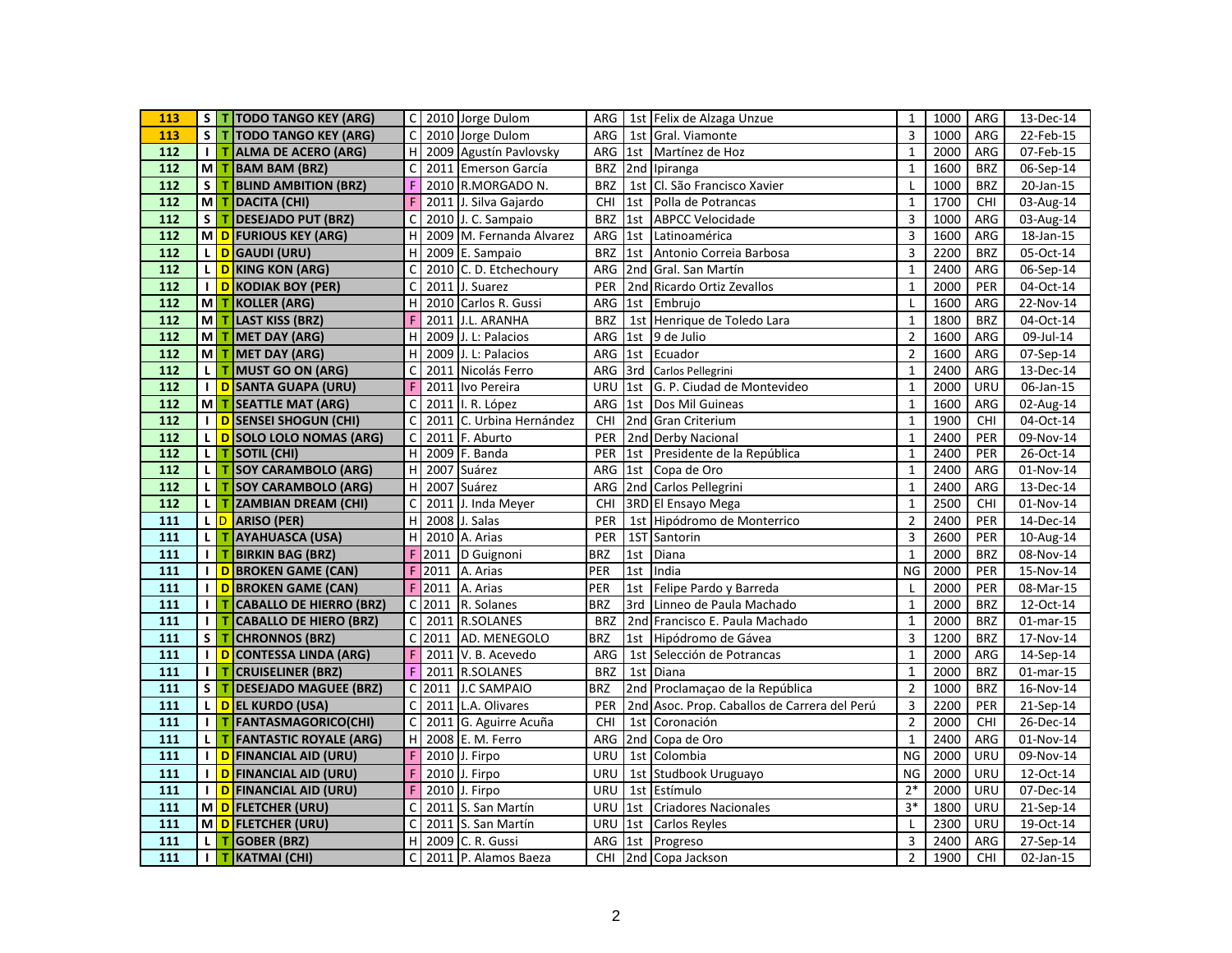| 111               |                |       | M T MERCADEO (ARG)                | $\mathsf{C}$ |      | 2011 N. G. Ricchi        |            |                 | ARG 3rd San Isidro                    | $\mathbf{1}$   | 1600 | ARG        | 11-Oct-14               |
|-------------------|----------------|-------|-----------------------------------|--------------|------|--------------------------|------------|-----------------|---------------------------------------|----------------|------|------------|-------------------------|
| 111               | мI             | т.    | <b>MERCADEO (ARG)</b>             | $\mathsf{C}$ |      | 2011 N. G. Ricchi        | ARG        |                 | 2nd Ecuador                           | $\overline{2}$ | 1600 | ARG        | 07-Sep-14               |
| 111               | $\mathbf{I}$   | т     | <b>NOTTING TOMORROW (USA)</b> F   |              |      | 2009 R. Solanes          | <b>BRZ</b> |                 | 1st Duque de Caixas                   | $\mathbf{1}$   | 2000 | <b>BRZ</b> | 31-Aug-14               |
| 111               | L              |       | T NOTTING TOMORROW (USA) F        |              |      | 2009 R. Solanes          | <b>BRZ</b> |                 | 2nd Marciano Aguiar Moreira           | $\overline{2}$ | 2400 | <b>BRZ</b> | 26-Oct-14               |
| $\frac{111}{111}$ | мI             | т     | OFF THE ROAD (BRZ)                | F            |      | 2011 E. García           | <b>BRZ</b> |                 | 2nd Henrique de Toledo Lara           | $\mathbf{1}$   | 1800 | <b>BRZ</b> | 04-Oct-14               |
| 111               | M              | т     | <b>OFF THE ROAD (BRZ)</b>         | F            |      | 2011 E. García           | <b>BRZ</b> |                 | 1st Barao de Piracicaba               | $\mathbf{1}$   | 1600 | <b>BRZ</b> | 06-Sep-14               |
| 111               | $\mathbf{I}$   |       | D PAPA INC (ARG)                  | $\mathsf{C}$ |      | 2011 Ernesto E. Romero   | ARG        |                 | 1st Clausura                          | $\overline{2}$ | 2000 | ARG        | 30-Dec-14               |
| 111               | $\mathbf{I}$   |       | D PAPA INC (ARG)                  | $\mathsf{C}$ |      | 2011 Ernesto E. Romero   | ARG        |                 | 1st Uberto Vignart                    | $\overline{2}$ | 2000 | ARG        | 27-Jan-15               |
| 111               | мI             |       | T PERFECTLY ASSOCIAT(USA)         | $\mathsf{C}$ |      | 2010 R.SOLANES           | <b>BRZ</b> |                 | 2nd Almirante M. de Tamandaré         | $\overline{2}$ | 2400 | <b>BRZ</b> | 14-Dec-14               |
| 111               |                |       | M D QUITA NISTEL (ARG)            | F            |      | 2011 M. García           | ARG        |                 | 2nd Polla de Potrancas                | $\mathbf{1}$   | 1600 | ARG        | 06-Sep-14               |
| 111               | $\mathbf{I}$   |       | <b>D</b> RÍO VETTEL (ARG)         | $\mathsf{C}$ |      | 2011 I. San Millán       | ARG        | 1st             | JC de la Pcia de Bs. As               | $\overline{2}$ | 2000 | ARG        | 28-Sep-14               |
| 111               | $\mathbf{I}$   |       | D RÍO VETTEL (ARG)                | $\mathsf{C}$ |      | 2011 I. San Millán       | ARG        |                 | 1st Pcia. de Buenos Aires             | $\mathbf{1}$   | 2200 | ARG        | 26-Oct-14               |
| 111               | $\mathbf{I}$   |       | T SAND PUCE (ARG)                 | M            |      | 2009 C.D. Etchechoury    | ARG        |                 | 1st Los Haras                         | $\overline{2}$ | 2000 | ARG        | 24-Oct-14               |
| 111               | L.             | т     | <b>SONNY CORLEONE (USA)</b>       | $\mathsf C$  |      | 2011 L.A. Olivares       | PER        | 2 <sub>nd</sub> | Presidente de la República            | $\overline{2}$ | 2400 | PER        | 26-Oct-14               |
| 111               |                |       | M D TOP CASABLANCA (CHI)          | $\mathsf{C}$ |      | 2011 J.P. Baeza Jarpa    | CHI        | 1st             | Dos Mil Guineas                       | $\mathbf{1}$   | 1600 | <b>CHI</b> | 06-Sep-14               |
| 111               | мI             |       | T ULTIMO SUEÑO (ARG)              | F            |      | 2010 C. R. Gussi         | ARG        |                 | 1st Sibila                            | $\overline{2}$ | 1600 | ARG        | 12-Sep-14               |
| 111               | L.             |       | D VICENZO (URU)                   | H            |      | 2010 M. González         | URU        | 1st             | Comparación                           | $2*$           | 2400 | URU        | 07-Dec-14               |
| 111               | L.             |       | D WHOPPEE MAKER (BRZ)             | $\mathsf C$  |      | 2011 L. C. Avila         | <b>BRZ</b> |                 | 2nd José Pedro Ramirez                | $\mathbf{1}$   | 2400 | URU        | $\overline{06}$ -Jan-15 |
| 110               | S              |       | D ALEVOSO (URU)                   | H            |      | 2010 M. Storace          | URU        |                 | 1st Maroñas                           | $2*$           | 1000 | URU        | 06-Jan-15               |
| 110               | $\mathbf{I}$   |       | <b>D</b> BEAUTIFUL POINT (BRZ)    | H            |      | 2010 D.GUIGNONI          | <b>BRZ</b> | 1st             | Prefeitura da Cid. Do RJ              | $\mathbf{3}$   | 2100 | <b>BRZ</b> | 20-Jan-15               |
| 110               |                |       | M D BLOOD MONEY (ARG)             | $\mathsf C$  |      | 2011 R. Giuletti         | ARG        |                 | 2nd Joaquín V. González               | $\mathbf{1}$   | 1600 | ARG        | 19-Nov-14               |
| 110               | $\mathbf{I}$   |       | D BLOOD MONEY (ARG)               | $\mathsf{C}$ |      | 2011 V. a. García        | ARG        |                 | 2nd Clausura                          | $\overline{2}$ | 2000 | ARG        | 30-Dec-14               |
| 110               | $\mathbf{I}$   |       | <b>BRADOMIN (PER)</b>             | $\mathsf{C}$ |      | 2010 S. Arias            | PER        |                 | 1st Baldomero Aspillaga               | 3              | 2000 | PER        | 07-Feb-15               |
| 110               | мI             |       | <b>T</b> COMANDANTE DODGE (BRZ) C |              |      | 2011 D. Guignoni         | <b>BRZ</b> |                 | 1st Joao José e José C. de Figueiredo | $\overline{3}$ | 1600 | <b>BRZ</b> | 30-Aug-14               |
| 110               | S              |       | D DOUBLE EAGLE (PER)              | H            | 2008 | J. Suarez                | PER        |                 | 1st Fiestas Patrias                   | <b>NG</b>      | 1100 | PER        | 28-Jul-14               |
| 110               | S              |       | D DOUBLE EAGLE (PER)              | H            | 2008 | J. Suarez                | PER        | 1st             | Cnel. Leoncio Prado                   | N <sub>G</sub> | 1200 | PER        | 17-Aug-14               |
| 110               |                |       | S D DOUBLE EAGLE (PER)            | H            |      | $2008$ J. Suarez         | PER        |                 | 1st Dardanus                          | <b>NG</b>      | 1200 | PER        | 04-Jan-15               |
| 110               |                |       | I D EL JADER (USA)                | $\mathsf{C}$ |      | 2011 J. Suarez           | PER        |                 | 1st Mariano Ignacio Prado             | 3              | 2000 | PER        | 02-Nov-14               |
| 110               | L.             |       | D ESSCABIO (URU)                  | H            |      | 2009 Heriberto Guede     | URU        | 3rd             | José Pedro Ramírez                    | $\mathbf{1}$   | 2400 | URU        | 06-Jan-15               |
| 110               | S              |       | T FEEL THE RACE (ARG)             | F            |      | 2011 C. D. Etchechoury   | ARG        |                 | 3rd Suipacha                          | $\mathbf{1}$   | 1000 | ARG        | 11-Oct-14               |
| 110               | $\mathbf{I}$   |       | $T$ FELICHE (ARG)                 | $\mathsf{C}$ |      | 2011 P. P. Sahagian      | ARG        |                 | 2nd Jockey Club                       | $\mathbf{1}$   | 2000 | ARG        | 11-Oct-14               |
| 110?              | $\blacksquare$ |       | D FURIA CRUZADA (CHI)             | F            |      | 2011 A.A. Abarca Galaz   | CHI        | 1st             | Haras de Chile                        | $\overline{2}$ | 2000 | <b>CHI</b> | 13-Dec-14               |
| 110               |                |       | S D GARYBA (BRZ)                  | $\mathsf{H}$ |      | 2009 J.Píriz             | <b>URU</b> |                 | 1st José P. Giuli                     | <b>NG</b>      | 1000 | URU        | 28-Sep-14               |
| 110               |                | $S$ T | <b>GOOD SHINE (PER)</b>           | H            |      | 2008 J.A. Salas          | PER        | 1st             | Asoc. Criadores de Caballos Paso      | N <sub>G</sub> | 1000 | PER        | 09-Nov-14               |
| 110               | S              |       | <b>GOOD SHINE (PER)</b>           | H            | 2008 | J.A. Salas               | PER        | 1st             | Aristeo                               | <b>NG</b>      | 1000 | PER        | 31-Jan-15               |
| 110               | L.             | T.    | <b>GUARANTA (BRZ)</b>             | H            |      | 2008 R. SOLANES          | <b>BRZ</b> |                 | 1st Antonio Joaquim P. de Castro      | $\overline{2}$ | 2400 | <b>BRZ</b> | 19-Oct-14               |
| 110               |                |       | M D HORTENSIUS (ARG)              | $\mathsf{C}$ |      | 2011 J. A. Mayansky Neer | ARG        |                 | 1st Polla de Potrillos La Plata       | $\overline{2}$ | 1600 | ARG        | 07-Aug-14               |
| 110               | мI             |       | <b>D</b> HORTENSIUS (ARG)         | C            |      | 2011 J. A. Mayansky Neer | ARG        |                 | 2nd JC de la Pcia de Bs. As           | $\overline{2}$ | 2000 | ARG        | 28-Sep-14               |
| 110               | S              |       | D HUMOR ACIDO (ARG)               | C            |      | 2011 César R. Stieben    | ARG        |                 | 2nd PAraguay                          | $\overline{2}$ | 1000 | ARG        | 23-Aug-14               |
| 110               | L              |       | T IL ALBERGO (ARG)                | H            |      | 2009 Hugo M. Perez       | ARG        |                 | 2nd Comparación                       | $\overline{2}$ | 2400 | ARG        | 10-Aug-14               |
| 110               | мI             |       | D INSTANT DANCE (BRZ)             | $\mathsf{C}$ |      | 2011 J.C SAMPAIO         | <b>BRZ</b> |                 | 1st Salgado Filho                     | $\overline{2}$ | 1600 | <b>BRZ</b> | 27-Oct-14               |
| 110               | $\mathbf{I}$   |       | D JAZZ CATCH (ARG)                | F            |      | 2011 J. C. Etchechoury   | ARG        |                 | 2nd Selección                         | $\mathbf{1}$   | 2000 | ARG        | 13-Oct-14               |
| 110               | $\mathbf{I}$   |       | T LAMBORGHINI (ARG)               | $\mathsf{C}$ |      | 2011 V. NAHID            | <b>BRZ</b> |                 | 2nd Linneo de Paula Machado           | $\mathbf{1}$   | 2000 | <b>BRZ</b> | 12-Oct-14               |
| 110               | $\mathbf{I}$   |       | T LEADING HAT (BRZ)               | F            |      | 2011 R.SOLANES           | <b>BRZ</b> |                 | 2nd Diana                             | $\mathbf{1}$   | 2000 | <b>BRZ</b> | 01-mar-15               |
| 110               |                |       | M T LETRA DE SAMBA (BRZ)          | F            |      | 2009 R. Solanes          | <b>BRZ</b> |                 | 1st Antonio Grisi Filho               | $\overline{2}$ | 1600 | <b>BRZ</b> | 22-Nov-14               |